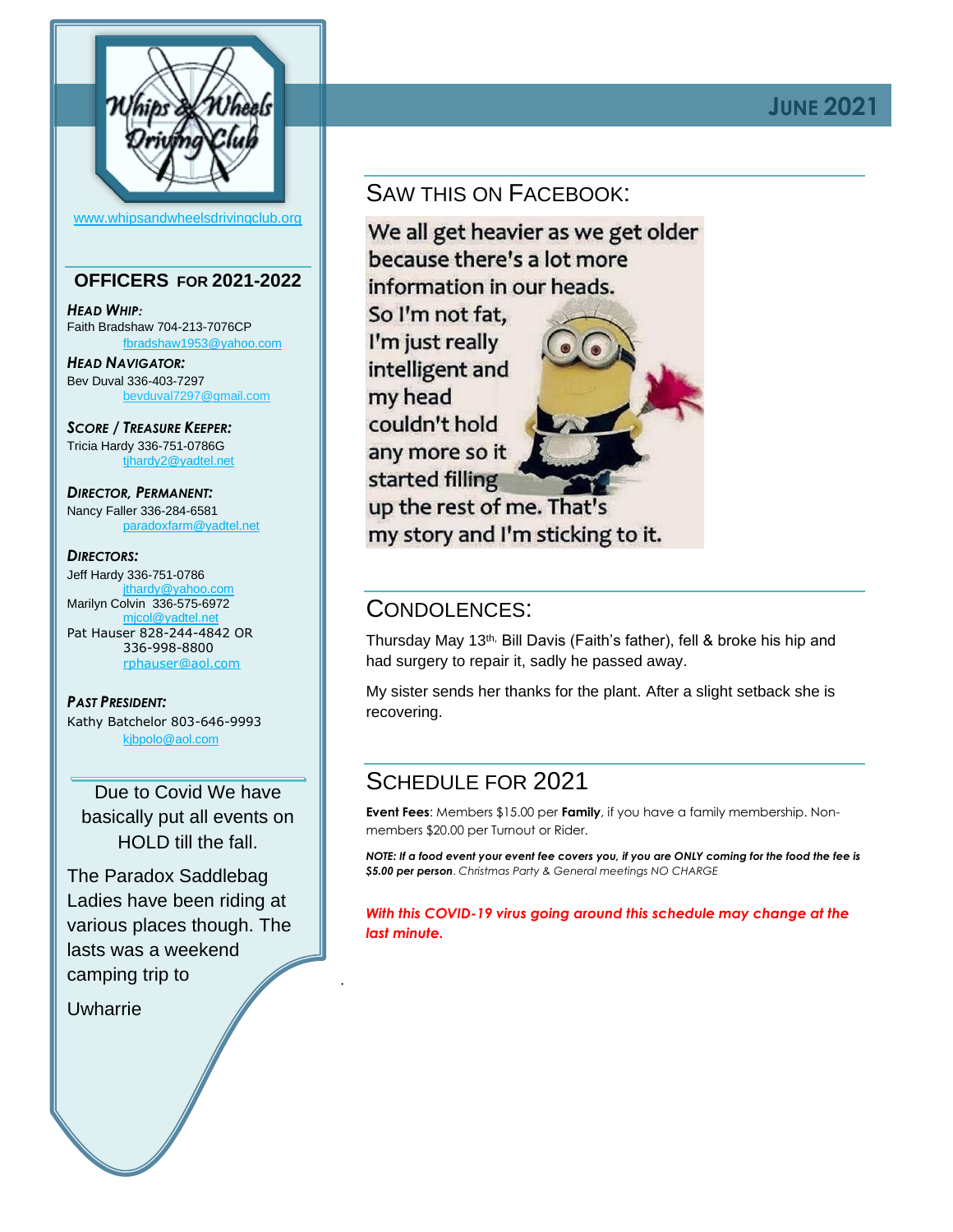| Single Membership full year \$15.00 (1 person)                            | Membership will run from January 1 <sup>st</sup> through December 31 <sup>st</sup> .<br>Please print out form below & fill out then:<br>Make Checks payable to: Whips & Wheels Driving Club or WWDC Mail to: Tricia Hardy 547 John Crotts Road<br>Mocksville, NC 27028<br>Family Membership full year \$25.00 (Family Membership 2 or more people up to 4. voting privileges 18 years or older)                                     |                                                                                                                                                                                                                                                                                                                                                                                                                                                                                                                                                                                                                                                                                                                                                                                                                                                                                                                                                                                                                                                                                                                                                                                                                                                                                                                                                                                                                                                                                                                                                                                                                                                                                                                                                                                                                                                                                                                                                                                                                                                                                                                                                                                                                                         |
|---------------------------------------------------------------------------|-------------------------------------------------------------------------------------------------------------------------------------------------------------------------------------------------------------------------------------------------------------------------------------------------------------------------------------------------------------------------------------------------------------------------------------|-----------------------------------------------------------------------------------------------------------------------------------------------------------------------------------------------------------------------------------------------------------------------------------------------------------------------------------------------------------------------------------------------------------------------------------------------------------------------------------------------------------------------------------------------------------------------------------------------------------------------------------------------------------------------------------------------------------------------------------------------------------------------------------------------------------------------------------------------------------------------------------------------------------------------------------------------------------------------------------------------------------------------------------------------------------------------------------------------------------------------------------------------------------------------------------------------------------------------------------------------------------------------------------------------------------------------------------------------------------------------------------------------------------------------------------------------------------------------------------------------------------------------------------------------------------------------------------------------------------------------------------------------------------------------------------------------------------------------------------------------------------------------------------------------------------------------------------------------------------------------------------------------------------------------------------------------------------------------------------------------------------------------------------------------------------------------------------------------------------------------------------------------------------------------------------------------------------------------------------------|
|                                                                           | New After June 30th will be prorated: 1/2 year \$12.00 Family \$7.50 Single (remainder of the year.)                                                                                                                                                                                                                                                                                                                                |                                                                                                                                                                                                                                                                                                                                                                                                                                                                                                                                                                                                                                                                                                                                                                                                                                                                                                                                                                                                                                                                                                                                                                                                                                                                                                                                                                                                                                                                                                                                                                                                                                                                                                                                                                                                                                                                                                                                                                                                                                                                                                                                                                                                                                         |
|                                                                           | New & Renewing Memberships AFTER November 1st run through the following year.                                                                                                                                                                                                                                                                                                                                                       |                                                                                                                                                                                                                                                                                                                                                                                                                                                                                                                                                                                                                                                                                                                                                                                                                                                                                                                                                                                                                                                                                                                                                                                                                                                                                                                                                                                                                                                                                                                                                                                                                                                                                                                                                                                                                                                                                                                                                                                                                                                                                                                                                                                                                                         |
|                                                                           |                                                                                                                                                                                                                                                                                                                                                                                                                                     |                                                                                                                                                                                                                                                                                                                                                                                                                                                                                                                                                                                                                                                                                                                                                                                                                                                                                                                                                                                                                                                                                                                                                                                                                                                                                                                                                                                                                                                                                                                                                                                                                                                                                                                                                                                                                                                                                                                                                                                                                                                                                                                                                                                                                                         |
|                                                                           | Dues are due the first of January each year. To Pay online: http://www.whipsandwheelsdrivingclub.org/application.html                                                                                                                                                                                                                                                                                                               | Please note: You can complete the form online then print it (Shrink to fit, it should print on one page) and mail it with your check. You                                                                                                                                                                                                                                                                                                                                                                                                                                                                                                                                                                                                                                                                                                                                                                                                                                                                                                                                                                                                                                                                                                                                                                                                                                                                                                                                                                                                                                                                                                                                                                                                                                                                                                                                                                                                                                                                                                                                                                                                                                                                                               |
|                                                                           | member. If you are a renewing member, I don't need another application unless any of your info has changed                                                                                                                                                                                                                                                                                                                          | cannot save it after you fill it out. If using PayPal I STILL NEED the application form printed and mailed to me if you are a NEW                                                                                                                                                                                                                                                                                                                                                                                                                                                                                                                                                                                                                                                                                                                                                                                                                                                                                                                                                                                                                                                                                                                                                                                                                                                                                                                                                                                                                                                                                                                                                                                                                                                                                                                                                                                                                                                                                                                                                                                                                                                                                                       |
|                                                                           |                                                                                                                                                                                                                                                                                                                                                                                                                                     |                                                                                                                                                                                                                                                                                                                                                                                                                                                                                                                                                                                                                                                                                                                                                                                                                                                                                                                                                                                                                                                                                                                                                                                                                                                                                                                                                                                                                                                                                                                                                                                                                                                                                                                                                                                                                                                                                                                                                                                                                                                                                                                                                                                                                                         |
|                                                                           | Total \$ Enclosed \$ __________________ Please provide the following contact information For our Membership/Business directory                                                                                                                                                                                                                                                                                                      |                                                                                                                                                                                                                                                                                                                                                                                                                                                                                                                                                                                                                                                                                                                                                                                                                                                                                                                                                                                                                                                                                                                                                                                                                                                                                                                                                                                                                                                                                                                                                                                                                                                                                                                                                                                                                                                                                                                                                                                                                                                                                                                                                                                                                                         |
|                                                                           |                                                                                                                                                                                                                                                                                                                                                                                                                                     |                                                                                                                                                                                                                                                                                                                                                                                                                                                                                                                                                                                                                                                                                                                                                                                                                                                                                                                                                                                                                                                                                                                                                                                                                                                                                                                                                                                                                                                                                                                                                                                                                                                                                                                                                                                                                                                                                                                                                                                                                                                                                                                                                                                                                                         |
|                                                                           |                                                                                                                                                                                                                                                                                                                                                                                                                                     |                                                                                                                                                                                                                                                                                                                                                                                                                                                                                                                                                                                                                                                                                                                                                                                                                                                                                                                                                                                                                                                                                                                                                                                                                                                                                                                                                                                                                                                                                                                                                                                                                                                                                                                                                                                                                                                                                                                                                                                                                                                                                                                                                                                                                                         |
|                                                                           |                                                                                                                                                                                                                                                                                                                                                                                                                                     |                                                                                                                                                                                                                                                                                                                                                                                                                                                                                                                                                                                                                                                                                                                                                                                                                                                                                                                                                                                                                                                                                                                                                                                                                                                                                                                                                                                                                                                                                                                                                                                                                                                                                                                                                                                                                                                                                                                                                                                                                                                                                                                                                                                                                                         |
|                                                                           |                                                                                                                                                                                                                                                                                                                                                                                                                                     |                                                                                                                                                                                                                                                                                                                                                                                                                                                                                                                                                                                                                                                                                                                                                                                                                                                                                                                                                                                                                                                                                                                                                                                                                                                                                                                                                                                                                                                                                                                                                                                                                                                                                                                                                                                                                                                                                                                                                                                                                                                                                                                                                                                                                                         |
|                                                                           |                                                                                                                                                                                                                                                                                                                                                                                                                                     |                                                                                                                                                                                                                                                                                                                                                                                                                                                                                                                                                                                                                                                                                                                                                                                                                                                                                                                                                                                                                                                                                                                                                                                                                                                                                                                                                                                                                                                                                                                                                                                                                                                                                                                                                                                                                                                                                                                                                                                                                                                                                                                                                                                                                                         |
|                                                                           |                                                                                                                                                                                                                                                                                                                                                                                                                                     | Date Received: ________(Office Use)                                                                                                                                                                                                                                                                                                                                                                                                                                                                                                                                                                                                                                                                                                                                                                                                                                                                                                                                                                                                                                                                                                                                                                                                                                                                                                                                                                                                                                                                                                                                                                                                                                                                                                                                                                                                                                                                                                                                                                                                                                                                                                                                                                                                     |
|                                                                           |                                                                                                                                                                                                                                                                                                                                                                                                                                     |                                                                                                                                                                                                                                                                                                                                                                                                                                                                                                                                                                                                                                                                                                                                                                                                                                                                                                                                                                                                                                                                                                                                                                                                                                                                                                                                                                                                                                                                                                                                                                                                                                                                                                                                                                                                                                                                                                                                                                                                                                                                                                                                                                                                                                         |
|                                                                           |                                                                                                                                                                                                                                                                                                                                                                                                                                     |                                                                                                                                                                                                                                                                                                                                                                                                                                                                                                                                                                                                                                                                                                                                                                                                                                                                                                                                                                                                                                                                                                                                                                                                                                                                                                                                                                                                                                                                                                                                                                                                                                                                                                                                                                                                                                                                                                                                                                                                                                                                                                                                                                                                                                         |
|                                                                           |                                                                                                                                                                                                                                                                                                                                                                                                                                     |                                                                                                                                                                                                                                                                                                                                                                                                                                                                                                                                                                                                                                                                                                                                                                                                                                                                                                                                                                                                                                                                                                                                                                                                                                                                                                                                                                                                                                                                                                                                                                                                                                                                                                                                                                                                                                                                                                                                                                                                                                                                                                                                                                                                                                         |
|                                                                           |                                                                                                                                                                                                                                                                                                                                                                                                                                     |                                                                                                                                                                                                                                                                                                                                                                                                                                                                                                                                                                                                                                                                                                                                                                                                                                                                                                                                                                                                                                                                                                                                                                                                                                                                                                                                                                                                                                                                                                                                                                                                                                                                                                                                                                                                                                                                                                                                                                                                                                                                                                                                                                                                                                         |
| and represents as follows:<br>participant's ability.<br>other activities. | Whips & Wheels Driving Club Equine Release, Waiver and Indemnification<br>in the activity, it being specifically understood that said activity includes the handling of equine by the undersigned participant. The<br>them as a result of the undersigned person's participation in said activity.<br>writing, which shall be addressed to the provider and shall become effective thirty (30) days after delivery to the provider. | The undersigned participant, and his or her parent or legal guardian if under the age of 18 years, does/do hereby execute this release<br>waiver, and indemnification for himself/themselves and his or her/their heirs, successors, representatives and assigns and, thereby agree(s)<br>To release Whips and Wheels Driving Club, it's members, agents and representatives affiliated with this activity from any liability, loss,<br>damage, costs, claims and/or causes of action, including but not limited to all bodily injuries and property damage arising out of participation<br>undersigned person(s) further agree(s) to indemnify Whips and Wheels Driving Club, it's members, agents and representatives affiliated with<br>this project, and hold them harmless for any loss, damage, cost, claim judgment, or settlement which may be brought or entered against<br>If involved in equine activities pursuant to NC Chapter 99E of NC General Statutes, the undersigned(s) executes(s) this waiver of the<br>undersigned(s) right to sue and agree(s) to assume all risks resulting from the "intrinsic dangers of equine activities". "Intrinsic dangers of<br>equine activities" is defined as those dangers or conditions that are an integral part of equine activities, including but not limited to: (i) the<br>propensity of equines to behave in ways that may result in injury, harm, or death to persons on or around them; (ii) the unpredictability of an<br>equine's reaction to such things as sounds, sudden movement, and unfamiliar objects, persons or other animals; (iii) certain hazards such<br>as surface and subsurface conditions; (iv) collisions with other animals or objects; and (vi) the potential of a participant acting in a negligent<br>manner that may contribute to injury to the participant or others, such as failing to maintain control over the equine or not acting within the<br>This waiver shall remain valid unless expressly revoked by the participant or Parent or guardian of a minor. The revocation shall be in<br>The undersigned(s) should maintain all medical and health insurance to cover all risks of any kind in any place in livestock, equine, and/or |
|                                                                           | age of 18) MUST wear helmets and be accompanied by an experienced driver when in the carts/carriages.                                                                                                                                                                                                                                                                                                                               | I the undersigned participant will ensure equipment is in good condition at all times, wear and use all safety equipment. Minors (under the<br>WARNING: Under North Carolina law, an equine activity sponsor or equine professional is not liable for an injury to or                                                                                                                                                                                                                                                                                                                                                                                                                                                                                                                                                                                                                                                                                                                                                                                                                                                                                                                                                                                                                                                                                                                                                                                                                                                                                                                                                                                                                                                                                                                                                                                                                                                                                                                                                                                                                                                                                                                                                                   |